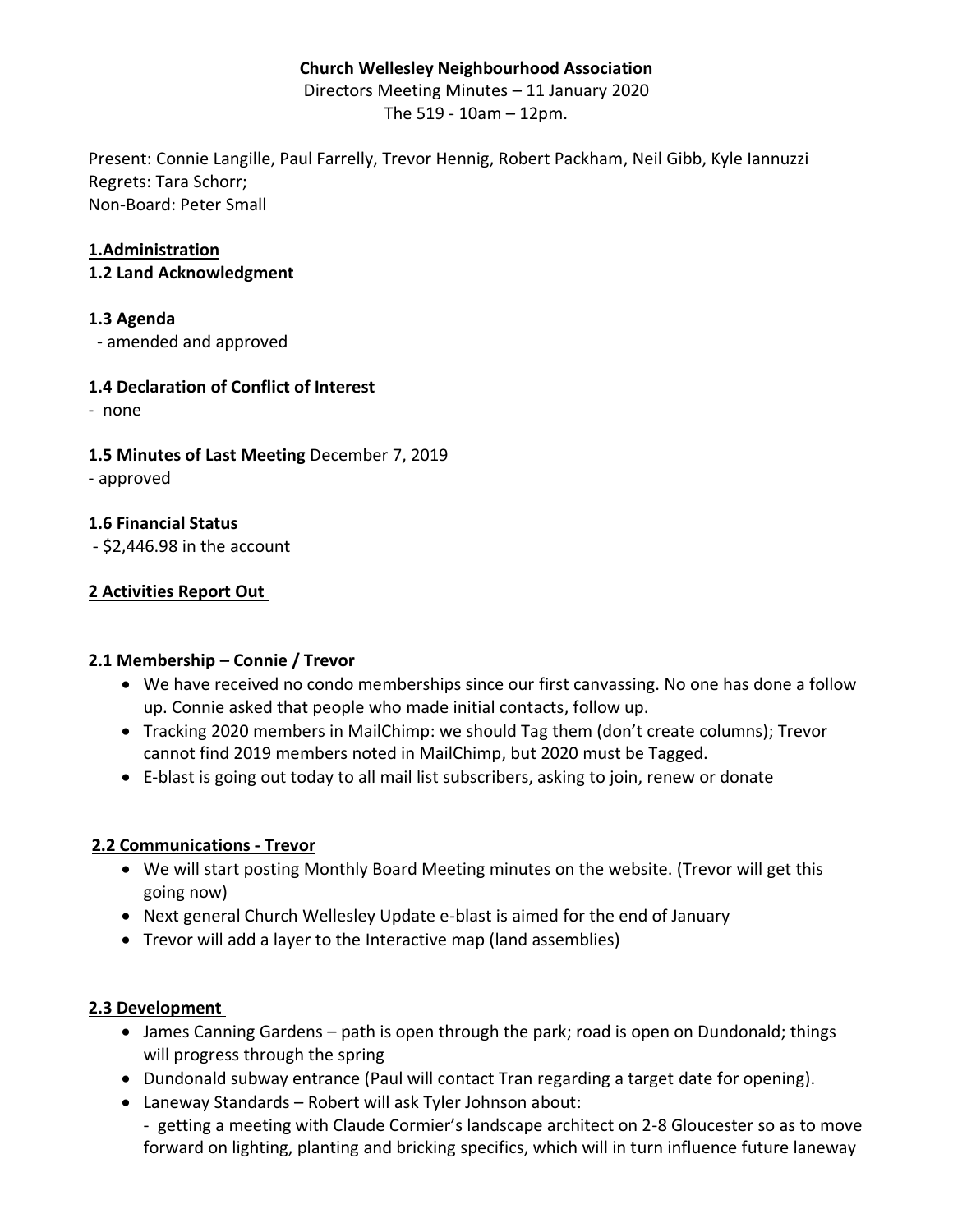standards.

- more information from Robert Mays on laneway standards

- 81 Wellesley E update Robert: they were supposed to resubmit a site plan, but we have not heard anything since the first site plan meeting. He will ask Tyler about this.
- 2-8 Gloucester update there needs to be a second site plan meeting to deal with many issues regarding the laneway and frontage of the building.
- Traders Building has been resubmitted by Manulife, preserving the façade.
- Kingsett Capital

Peter reported on Kingsett Capital land assemblies in and around our neighbourhood:

*At the core:*

477 (Church Street Garage), 481 (previously All the Best), 483 (Craig's Cookies) and 487 (previously Statler's) Church Street, and the apartment building at 82-84 Maitland Street - (registered on tax records to 2517532 Ontario Inc.)

68 Wellesley Street. E. @ Church (Pizza Pizza, Wellesley Convenience, Adam's Schwarma, Torch Bistro, Freedom Mobile and Ho's Barber + apartments above) (registered on tax records 2606545 Ontario Inc.)

*Yonge Street - East Side:*

475 Yonge St. between Alexander and Wood (Courtyard Marriot) (confirmed by way of city Development Trackers.) – Zoning By-Law Approved – 58 Storeys, 985 Units

577 Yonge St. @ Dundonald (registered on tax records to 577 Yonge St. Holdings Inc.)

639 Yonge. St. @ Isabella (beside George Hislop Park) (registered on tax records to HOL Holdings Inc.)

*Yonge Street - West Side:*

480 to 494 Yonge (now Halo Residences) were also Kingsett; now a condo.

518 Yonge St. @ Breadalbane (registered on tax records to 518 Yonge Street Investments Inc.)

646, 650 Yonge. St. @ Irwin (registered on tax records to KS 646 Yonge St.)

- once a final decision has been made on the ONE Development lands on the NW corner of Church and Wellesley, it is likely that Kingsett will use the resulting height, density and allowed angular plane as a precedent for the its two land assemblies on Church Street.

- Trevor will add a layer on the Interactive map to indicate land assemblies in the CWN (can use City of Toronto Property Data Map as source).

- at some point, we will get an article out so as to inform the community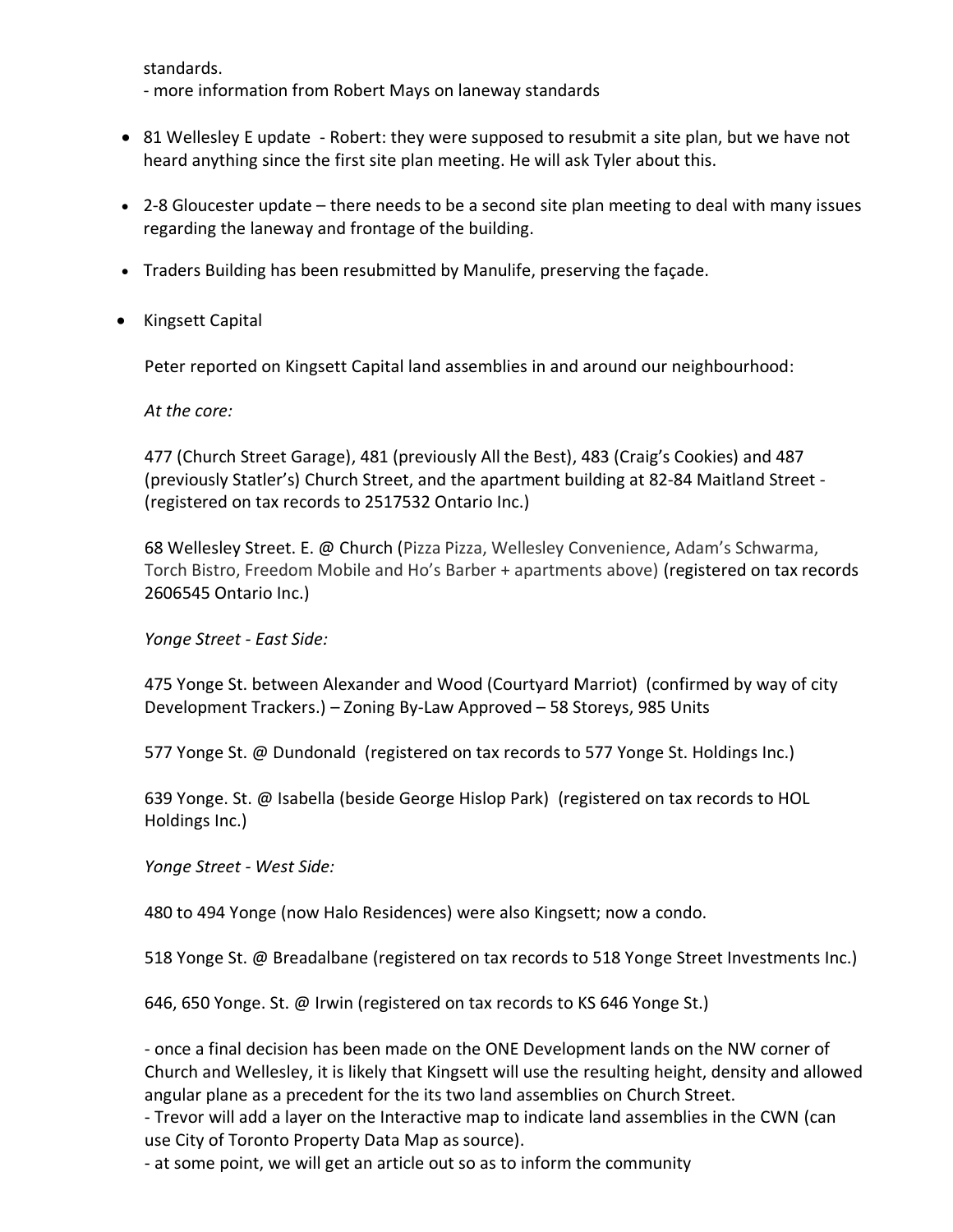## **2.4 Safety**

• Paul: new light standards have been erected from Breadalbane to St. Mary's

## **2.5 Heritage**

December meeting of the Preservation Board had an orientation on the reformation of the heritage function. Toronto Heritage Preservation Services will be gone and a new dept. Heritage Planning will be in its place, to bind it closer to Planning, which will be the lead actor.

Historical Context Studies will be carried out for the 144 neighbourhoods. As a part of these studies, Heritage Surveys are undertaken. Resource materials will be located in public libraries where meetings can occur. The surveys will inform numerous Planning functions.

## **2.6 Placemaking**

- Lane unveiling for Dapper Lane and Anvil Alley Jan 24 at 10am, Dudley's for social after; the community is being invited through social media and e-blast.
- Wellesley planters Trevor will pursue the Wellesley planters project for May (it being postponed from this year because of construction at Wellesley and Yonge)

## **2.7 KWT Meeting Feb 11**

- Agenda following new guidelines
- 82 Wellesley follow up site plan meeting needed
- 40-50 Wellesley parking issues
- Yonge Street no stopping
- Laneway Standards
- UNESCO Human Rights Site need 519 backup before presenting to Councillor
- Neil was concerned about illegal parking on Alexander Street, likely due to drugs being sold in the laneway.

## **2.8 10 Year AGM**

• AGM Keynote Speaker – we need someone interesting. Neil suggested someone on topic of housing (Paul recommended Sean Gadon). Connie and Kyle thought we needed a more broadly motivational speaker. Paul will follow up with Shawn Jadon.

## **2.8.2 10 Year Celebration**

• What to do and when? Paul suggested an event at James Canning Gardens, which will be open. This would be separate from the ribbon cutting event for the park.

# **2.9 Plans for 2020**

• What should CWNA focus on? Neil said Housing, Kyle suggested a Speakers Series.

## **3 Recap of Actions & Upcoming Events**